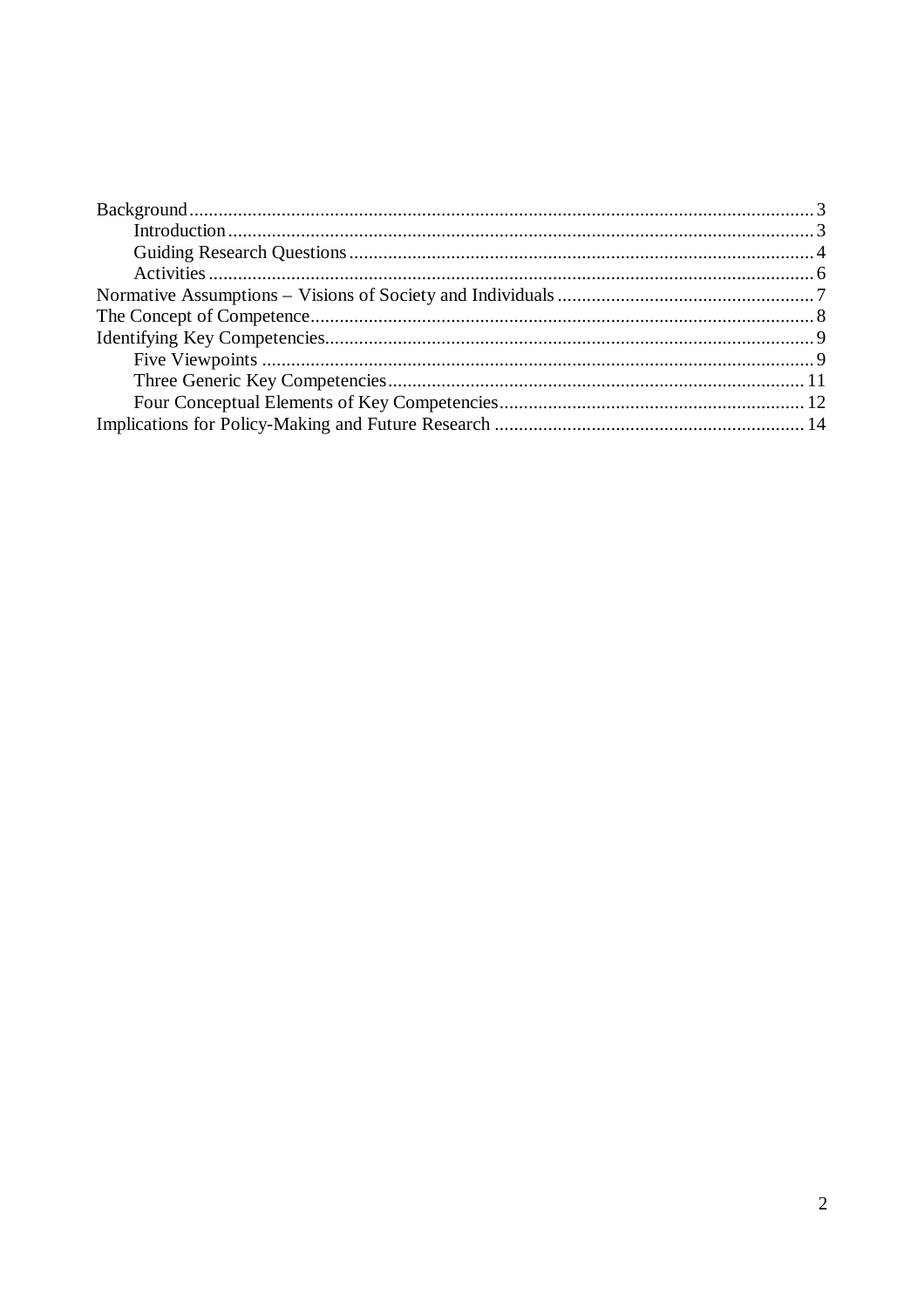# **Background**

## Introduction

The importance of knowledge, skills, and competencies to individuals and society is widely accepted among policymakers in OECD countries. At least at the discourse level, a welleducated, knowledgeable, highly qualified citizenry is seen as playing an eminent role in facing the challenges of the present and the future in an increasingly interdependent, changing, and conflictual world.

To date, the major impetus in OECD countries for efforts in the area of key competencies has come from the business sector and from employers. From a purely economic viewpoint, competencies of individuals are seen as important because they contribute to

- boosting productivity and market competitiveness;
- developing an adaptive and qualified labor force; and
- creating an environment for innovation in a world dominated by global competition.

From a broader social perspective, knowledge, skills, and competencies are important because they contribute to

- increasing individual understanding of public policy issues and participation in democratic processes and institutions;
- social cohesion and justice; and
- strengthening human rights and autonomy as counterweights to increasing global inequality of opportunities and individual marginalization.

Partly due to a recognition that both human and social capital are important factors for the functioning of society and the economy, there has been in recent years an increased interest in information about knowledge, skills, and competencies. Consequently, new indicators of education outcomes beyond the traditional measures (such as number of years of education or highest degree earned) are seen as relevant and important. This includes indicators not only of what individuals know and can do in school subjects but also of their capability to respond to the demands of everyday life.

If, in the 1980s, OECD countries adopted a pragmatic approach using available outcome-related data on education systems, in recent years they have moved towards a more systematic, long-term data collection strategy for education indicators programs. At the same time, OECD constituents have realized that additional theoretical and conceptual inputs would benefit the development of such programs and the interpretation of data. An analysis of previous competency-related largescale studies within the  $\widehat{OECD}^1$  confirmed the absence of an explicit, overarching conceptual framework to guide the work.

The OECD Program, *Definition and Selection of Competencies: Theoretical and Conceptual Foundations (DeSeCo)*, was initiated to work towards filling this gap. Under the leadership of the Swiss Federal Statistical Office (SFSO) and with the support of the United States Department of

l <sup>1</sup> Laura H. Salganik, Dominique S. Rychen, Urs Moser, John W. Konstant (1999), Projects on Competencies in the OECD Context: Analysis of *Theoretical and Conceptual Foundations,* SFSO, OECD, ESSI, Neuchâtel.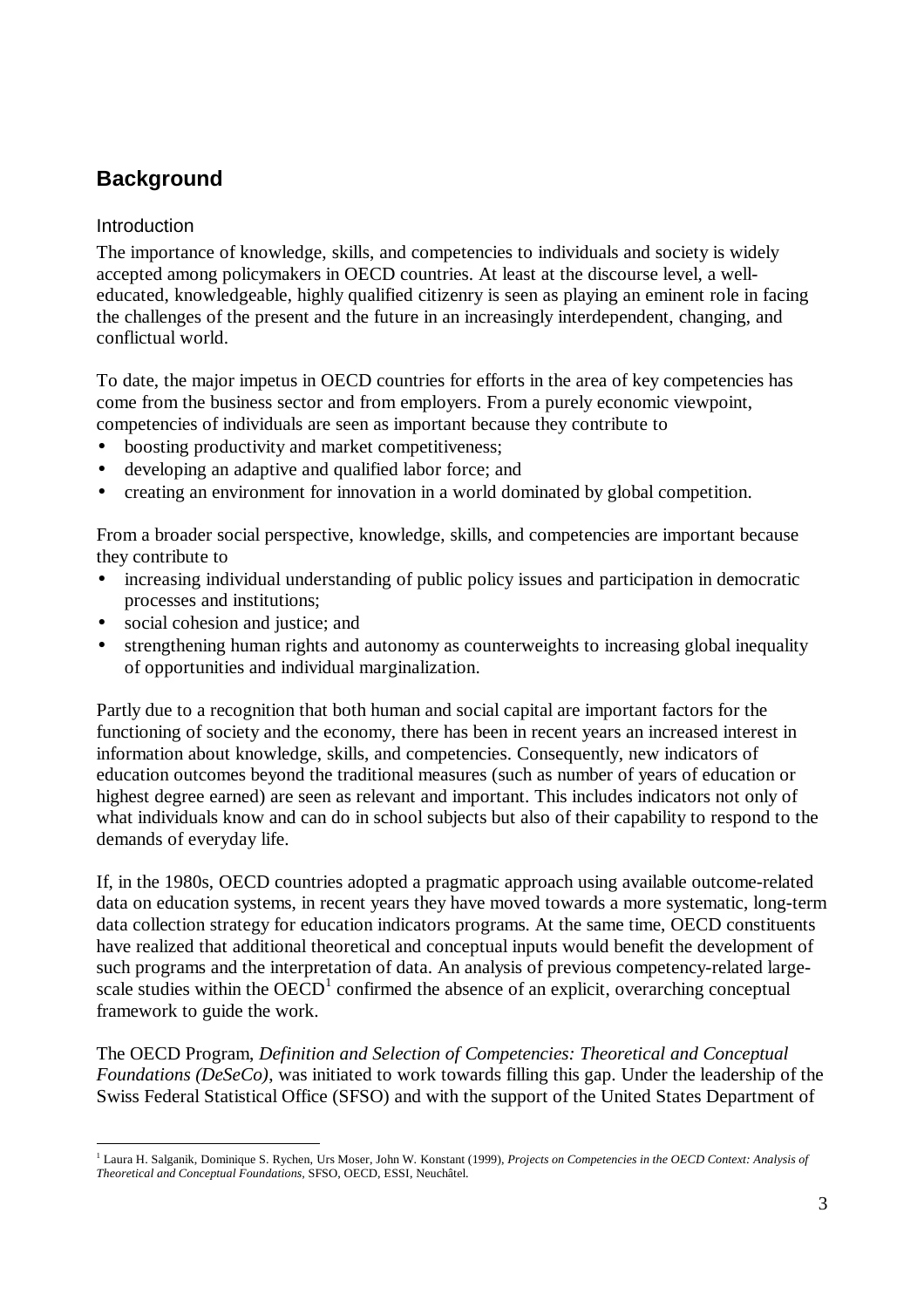Education National Center for Education Statistics (NCES), DeSeCo seeks, through an interdisciplinary approach in collaboration with ongoing OECD assessment programs, to

- advance the theoretical foundation of key competencies;
- provide a reference point for indicator development and interpretation of empirical results;
- encourage an iterative process between theoretical and empirical work; and
- respond, eventually, to information needs of policymakers.

## Guiding Research Questions

The DeSeCo Program<sup>2</sup> is concerned with a number of wide-ranging issues relating to competency determination. The following list provides a few examples of the kinds of research questions developed to guide the program's activities:

- 1. What is meant by the notions of competence, key competencies, skills, etc.? How can these terms be conceptualized and described?
- 2. Which notions concerning the nature of human beings and society should serve as a starting point for the definition and selection of key competencies? Why do we need competencies? What are the premises for the adequate functioning in society and the attainment of so-called successful life from the perspective of both the individual and society?
- 3. How can the perspectives of different academic disciplines contribute to the understanding and construction of a set of key competencies? What are the theoretical models, concepts and arguments put forward by these various disciplines?
- 4. Which key competencies are necessary for understanding and acting in different fields of life – including economic, political, social, and family domains, public and private interpersonal relations, individual personal development, etc.? How can these competencies be described and theoretically justified, and what empirical evidence does available research provide of their importance? Do key competencies operate independently, or should they be viewed as an interdependent set or constellation of competencies? In either case, how do the identified key competencies relate to each other?
- 5. To what extent are key competencies immutable with reference to social, economic, and cultural conditions? To what extent are they then generally valid, or to what extent does their importance vary by country or region according to particular socio-economic and cultural contexts?
- 6. To what extent is it possible to identify key competencies independent of age, gender, status, professional activity, etc.? Are certain competencies particularly important in the various phases of life, and if so, which ones? Do we need the same basic, universal key competencies when we are young, join the workforce, establish a family, advance in our professional or political career and retire?
- 7. What does this scientific discussion contribute to policy-making and practice? Do the perspectives and concepts developed match those resulting from experience in policy-making and practice? Or do representatives from different fields of social activity have completely different criteria and visions for what is important to them? Is it at all possible for a dialogue between theory and practice to develop?
- 8. What is the role of policy and practice in defining, selecting and describing skills as "key competencies"? What are the political, social, and economic factors that influence the

l 2 Swiss Federal Statistical Office (1999*), Definition and Selection of Competencies: Theoretical and Conceptual Foundations (DeSeCo)*, September, 1999, Neuchâtel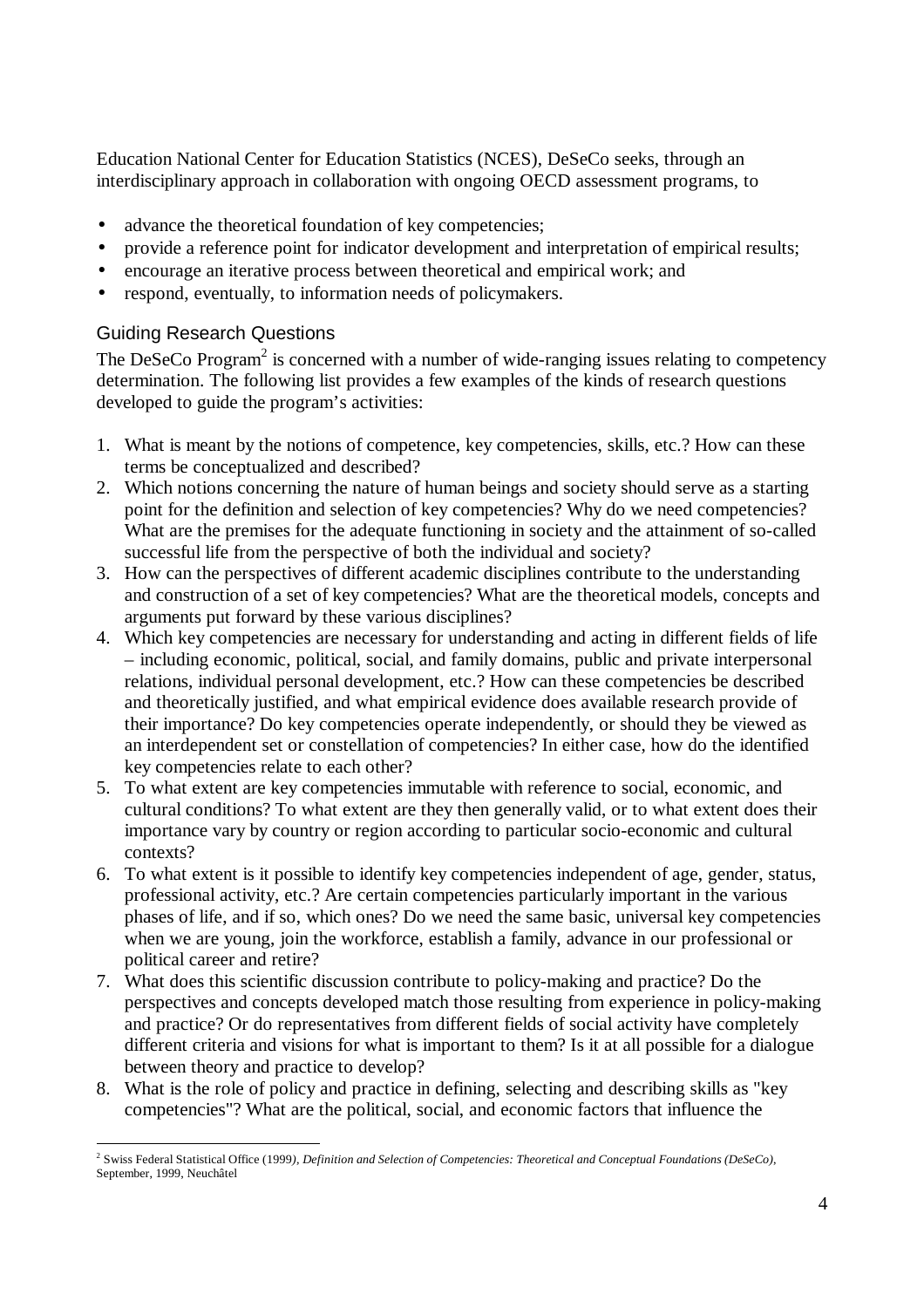definition and selection processes of key competencies in different socio-economic and cultural environments, and how is this influence exercised?

- 9. What is the role of social institutions in transmitting competencies to the population? What is the role of education, with its specific institutions and processes – schools and teaching – in the development of key competencies? What is the role of other potential sources for acquiring competencies, such as friends, parents, the working environment, media, religious, and cultural organizations? To what extent can the transmission patterns be altered? In other words, to what extent can the transmission of key competencies be controlled by policies?
- 10. What is the relevance of the emerging ideas on key competencies for the development and interpretation of indicators designed to measure competencies among the population? How could these issues be addressed and developed by future research? What are the potential approaches for conceptualizing abstract competencies at a more concrete level?

As represented by Figure 1 below, the underlying hypothesis for this work is that any particular set of key competencies is the result of multiple factors. At the most fundamental level, the underlying vision of the world, including assumptions about society and individuals, affects the identification of key competencies. Different theoretical and conceptual perspectives also have a profound effect on which competencies are identified as key as well as how the problem is approached. Factors such as culture, gender, age, and social status influence the forms that abstract key competencies take in specific contexts. Finally, the definition and selection of key competencies is a result not only of scientific analysis but also of a political negotiation process and consensus formation. Each of these aspects should be taken into account when considering how key competencies are transmitted and developed, and when constructing and interpreting indicators.



#### **Figure 1: A Conceptual Overview**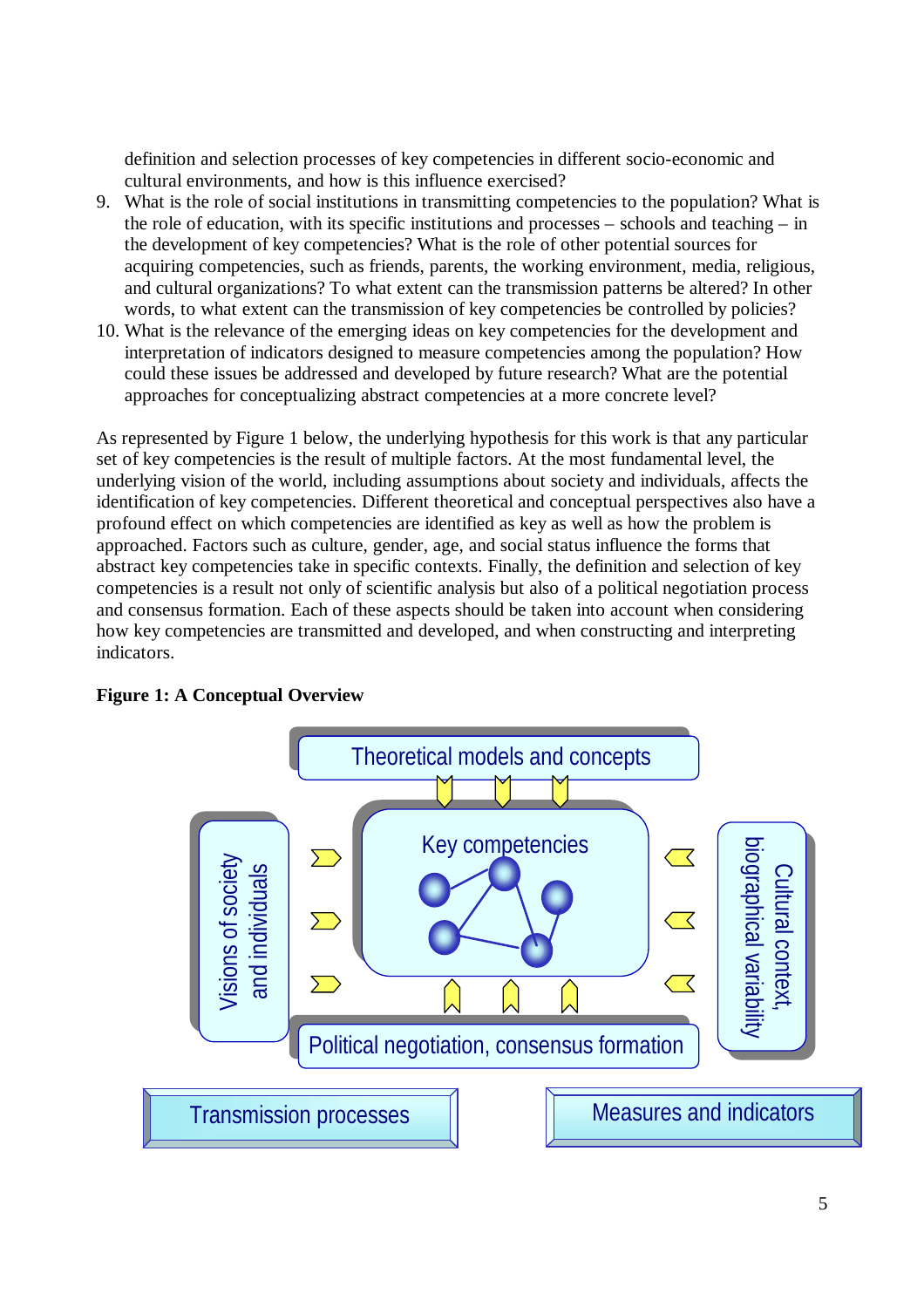#### **Activities**

The initial undertaking of the DeSeCo program was an analysis of previous competence-related work in the OECD context<sup>3</sup>. The second activity was an analysis of existing theoretical and conceptual approaches to concepts of competence<sup>4</sup>. The third activity, undertaken in 1999, was the production of five expert reports, each detailing a proposed set of competencies from a different theoretical background and academic discipline. The authors<sup>5</sup> were to expound fully on their conceptualization of competence and justify their approach theoretically, taking into account any available empirical research providing evidence for the importance of the proposed set of competencies. A commenting process followed, wherein the expert reports were distributed among the authors, other academics, and participating leading representatives from various fields (e.g., economic, social, educational, and cultural sectors)<sup>6</sup> . In October 1999, an international symposium was held in Neuchâtel, Switzerland, fostering an exchange of ideas between the authors of the scientific reports and other scientists, representatives of leading economic and social institutions, and policymakers. The symposium was the culmination of the program to date, as it was an opportunity to reflect on the DeSeCo Program's aforementioned first three main activities.

At this stage, DeSeCo is still focused on developing and refining a conceptual and theoretical approach to key competencies that draws on multiple disciplinary perspectives. In its future activities, it will continue the development work by focusing on

- a) the identification and description of key competencies with regard to important specific fields of activities,
- b) the mechanisms that operate nationally in defining and selecting key competencies, and
- c) the role of policy and practice in defining competencies.

These are all crucial steps towards determining the potential for developing a conceptualization of key competencies that can be used to guide development of indicators.

 $\overline{a}$ 

<sup>3</sup> Laura H. Salganik, Dominique S. Rychen, Urs Moser, John W. Konstant (1999), *Projects on Competencies in the OECD Context: Analysis of Theoretical and Conceptual Foundations, SFSO, OECD, ESSI, Neuchâtel.*<br><sup>4</sup> Franz E. Weinert (Max Planck Institute for Psychological Pessarsh) (100

Franz E. Weinert (Max-Planck Institute for Psychological Research) (1999), *Concepts of Competence*, DeSeCo Expert Report. Swiss Federal Statistical Office. Neuchâtel. (downloadable at www.deseco.admin.ch)<br>5

The authors are:

Monique Canto-Sperber, Centre National de la Recherche Scientifique, France, and Jean-Pierre Dupuy, Ecole Polytechnique, Centre de Recherche en Epistémologie Appliquée, France, representing a philosophical perspective;

Jack Goody, St. John's College, University of Cambridge, United Kingdom, representing an anthropological perspective;

Helen Haste, University of Bath, United Kingdom, representing a psychological perspective;

Frank Levy, Massachusetts Institute of Technology, United States, and Richard J. Murnane, Harvard University, United States, representing an economic perspective; and

Philippe Perrenoud, University of Geneva, Switzerland, representing a sociological perspective.

<sup>(</sup>cf. 5 *DeSeCo Expert Reports* downloadable at www.deseco.admin.ch)

<sup>&</sup>lt;sup>6</sup> The commentators included:

Carlo Callieri, Confindustria, Italy;

Jacques Delors and Alexandra Draxler, Task Force on Education for the Twenty-first Century, UNESCO;

Jean-Patrick Farrugia, Le Mouvement des Entreprises de France (MEDEF), France;

Bob Harris, Education International;

Robert Kegan, Harvard University, United States;

George Psacharopoulos, University of Athens, Athens, Greece (formerly with the World Bank);

Cecilia Ridgeway, Stanford University, United States;

Laurell Ritchie, Canadian Auto Workers, Canada;

M. Boediono, Ministry of Education and Culture, Indonesia; and

Leonardo Vanella, Centro de Estudios e Investigacion del Desarrollo Infanto Juvenil, Argentina.

<sup>(</sup>cf. *Comments on the DeSeCo Expert Opinions* downloadable at www. deseco.admin.ch)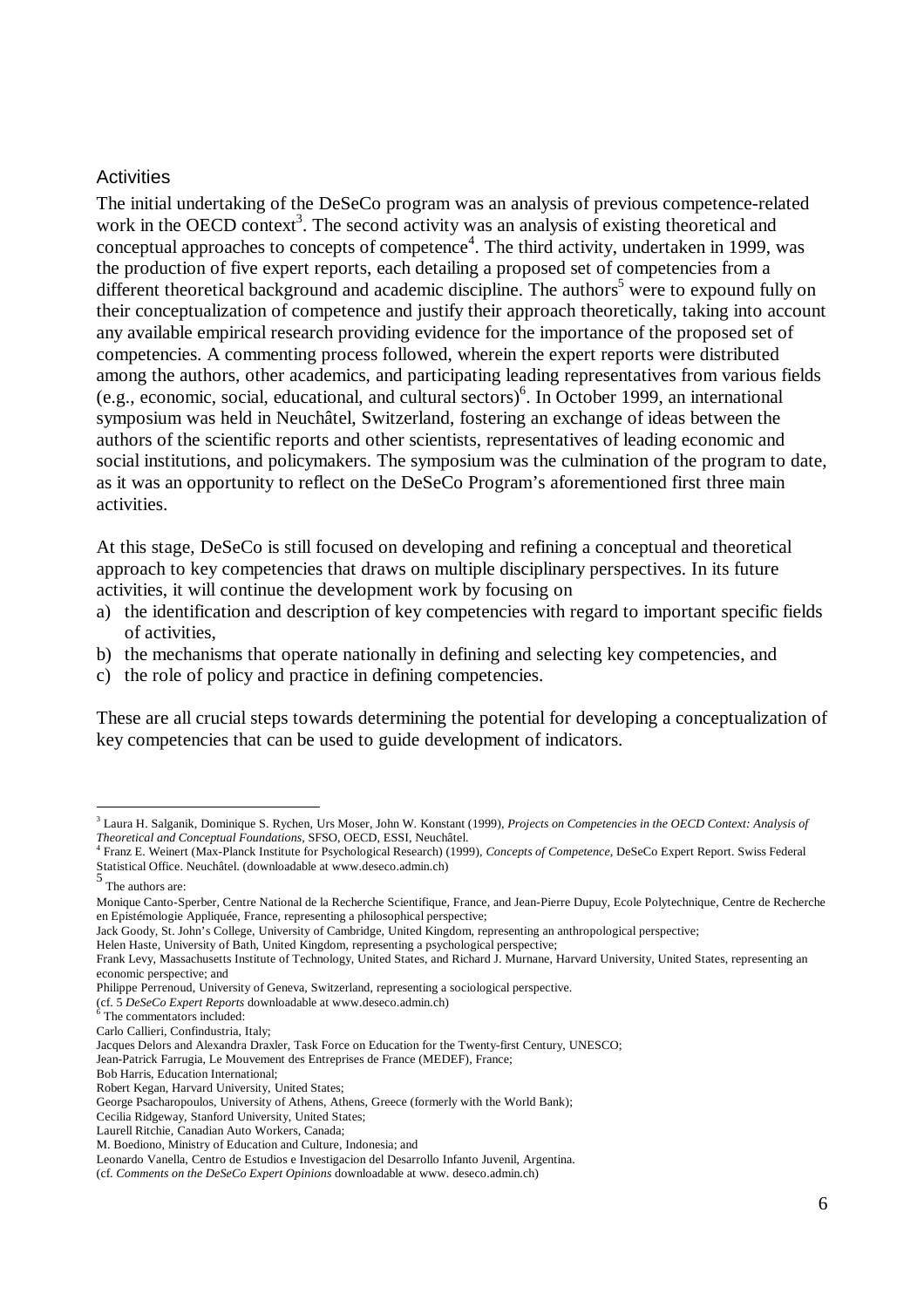What follows is an attempt to delineate several common and relevant features among the different proposed approaches to defining and selecting key competencies. It represents a provisional, but significant step towards developing a common conceptual frame of reference for identifying key  $competencies<sup>7</sup>$ .

# **Normative Assumptions – Visions of Society and Individuals**

Any conceptual or theoretical foundation for defining and selecting key competencies is inevitably influenced by conceptions about individuals and society and by what is valued in society and in life under particular socio-economic and political conditions. Today, we are confronted with important and complex challenges such as rapid social and technological changes, economic and cultural globalization, increasing uniformity, and at the same time, increasing social diversity, instability of norms, large-scale value changes, substantial global inequality of opportunities, increasing marginality of certain segments of the population, and ecological pressures. Given that there are many different social and individual responses to these changes, it is important to ask: to what kind of world do we aspire? Defining key competencies raises questions such as what for? in support of which objectives? according to which criteria?

**Key competencies are consistent with the principles of human rights and democratic values** A number of international texts and agreements form a solid basis for describing the universal principles governing a modern, democratic society<sup>8</sup>. This literature emphasizes, among other things, democratic values: respect for the law and for the rights of others; the importance of

education for imparting knowledge, skills, and competencies to the population; and learning as a lifelong endeavor.

Defining key competencies in a manner that is consistent with these principles is a political and ethical challenge for countries and societies. For example, key competencies should be determined and developed in a way that is consistent with the values of autonomy and liberty. Yet at the same time, they should also be consistent with ideals of social justice so that they contribute to egalitarianism (rather than fostering the interests of an elite). The commitment to democratic values and human rights is reflected in the conceptualization of key competencies as being learned rather than innate, and as necessary for and attainable by everyone.

## **Key competencies give individuals the capacity for a good, successful life**

Key competencies should reflect a notion of what constitutes a good and successful life for individuals beyond the satisfaction of elementary personal needs. Consistent with any major moral theory<sup>9</sup>, a good and successful life includes close relationships with other people, an understanding of oneself and one's world, autonomous interaction with one's physical and social environment, and a sense of accomplishment and enjoyment. This broad and rich conception of a successful life represents an alternative to approaches that consider key competencies predominantly from the perspective of productivity and competitiveness.

#### **Key competencies are not incompatible with social and individual diversity.**

The concept of key competencies assumes that individuals and societies share some basic characteristics beneath the variety of approaches to life, life styles, and customs. For instance, the

l  $<sup>7</sup>$  The analysis presented in this contribution draws heavily on the commissioned reports and comments.</sup>

<sup>8</sup>E.g. UN Declaration of Human Rights

<sup>9</sup> Monique Canto-Sperber and Jean-Pierre Dupuy, (1999), *Competencies for the Good Life and the Good Society*, A Philosophical Perspective, DeSeCo Expert Report. Swiss Federal Statistical Office. Neuchâtel.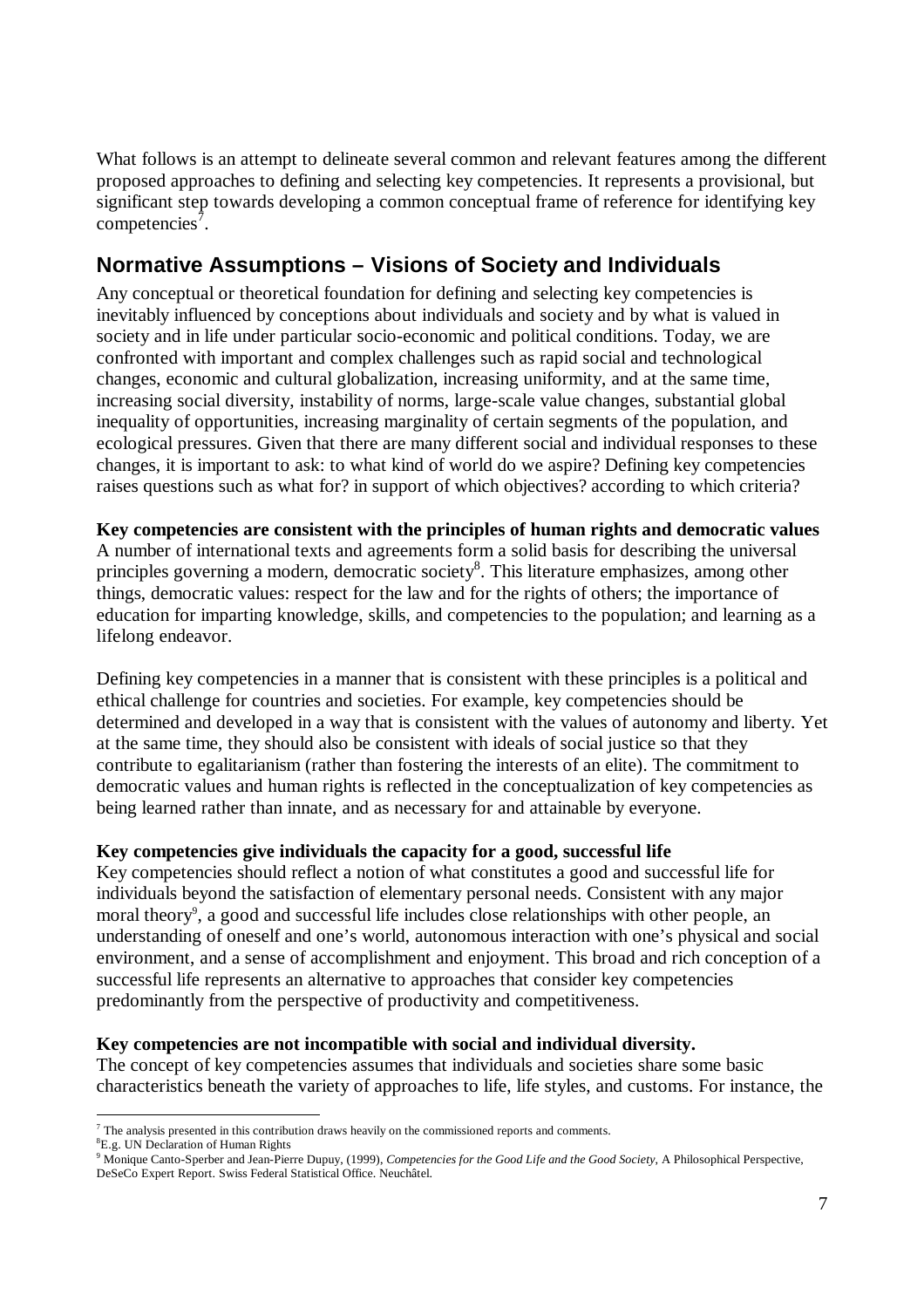importance of social influences and the capacity for autonomous action are elements of the human condition, not dependent on any society or culture. Yet, social and individual diversity is an undeniable fact. Thus, it is important to construct key competencies at a relatively abstract level, recognizing that their development and application may take many forms depending on social and individual factors.

## **The Concept of Competence**

Generally speaking, concepts are socially constructed notions that facilitate the understanding of reality while also constructing it. Notions such as "key competencies" and "core skills" have become very fashionable in social policy discourse. However, these terms often have very vague meanings. Therefore, their clarification was considered a necessary prerequisite for defining and selecting key competencies. However, based on a recent commissioned report<sup>10</sup>, we recognize that in social sciences there is no unitary use of the concept of competence, no broadly accepted definition or unifying theory. In fact, the meaning of such terms varies largely depending on the scientific perspective and ideological viewpoints involved and on the underlying objectives associated with their use, both at scientific and political levels. As such, DeSeCo adopts a pragmatic conceptual approach, limiting the use of the concept with criteria which are more or less explicit, plausible, and scientifically acceptable.

#### **Competencies are broader than knowledge and skills**

DeSeCo focuses on a functional approach<sup>11</sup>, which places complex demands facing individuals<sup>12</sup> at the forefront of the concept of competence. According to this viewpoint, competencies are structured around demands and tasks. Fulfilling complex demands and tasks requires not only knowledge and skills but also involves strategies and routines needed to apply the knowledge and skills, as well as appropriate emotions and attitudes, and effective management of these components. Thus, the notion of competencies encompasses cognitive but also motivational, ethical, social, and behavioral components. It combines stable traits, learning outcomes (e.g., knowledge and skills), belief-value systems, habits, and other psychological features. In this view, basic reading, writing and calculating are skills that are critical components of numerous competencies.

While the concept of *competence* refers to the ability to meet demands of a high degree of complexity, and implies complex action systems, the term *knowledge* applies to facts or ideas acquired by study, investigation, observation, or experience and refers to a body of information that is understood. The term *skill* is used to designate the ability to use one's knowledge with relative ease to perform relatively simple tasks. We recognize that the line between competence and skill is somewhat blurry, but the conceptual difference between these terms is real.

#### **Competencies are learned**

Acquiring competencies is viewed as an on-going, lifelong, learning process. This process occurs in multiple settings. The settings and social institutions relevant for the development of competencies besides school are family, peers, work, political life, religious life, cultural life, etc.

 $\overline{a}$ <sup>10</sup> Weinert (1999), *op. cit*.

<sup>&</sup>lt;sup>11</sup> This perspective contrasts with one that is focused on an *internal* mental structure for cognitive abilities and skills.

<sup>&</sup>lt;sup>12</sup> Within the DeSeCo program, the focus is on the individual rather than the collective concept of competence which focuses on the prerequisites needed by a group to meet complex demands. This choice is pragmatic and implies no judgment of the two distinct theoretical-conceptual approaches.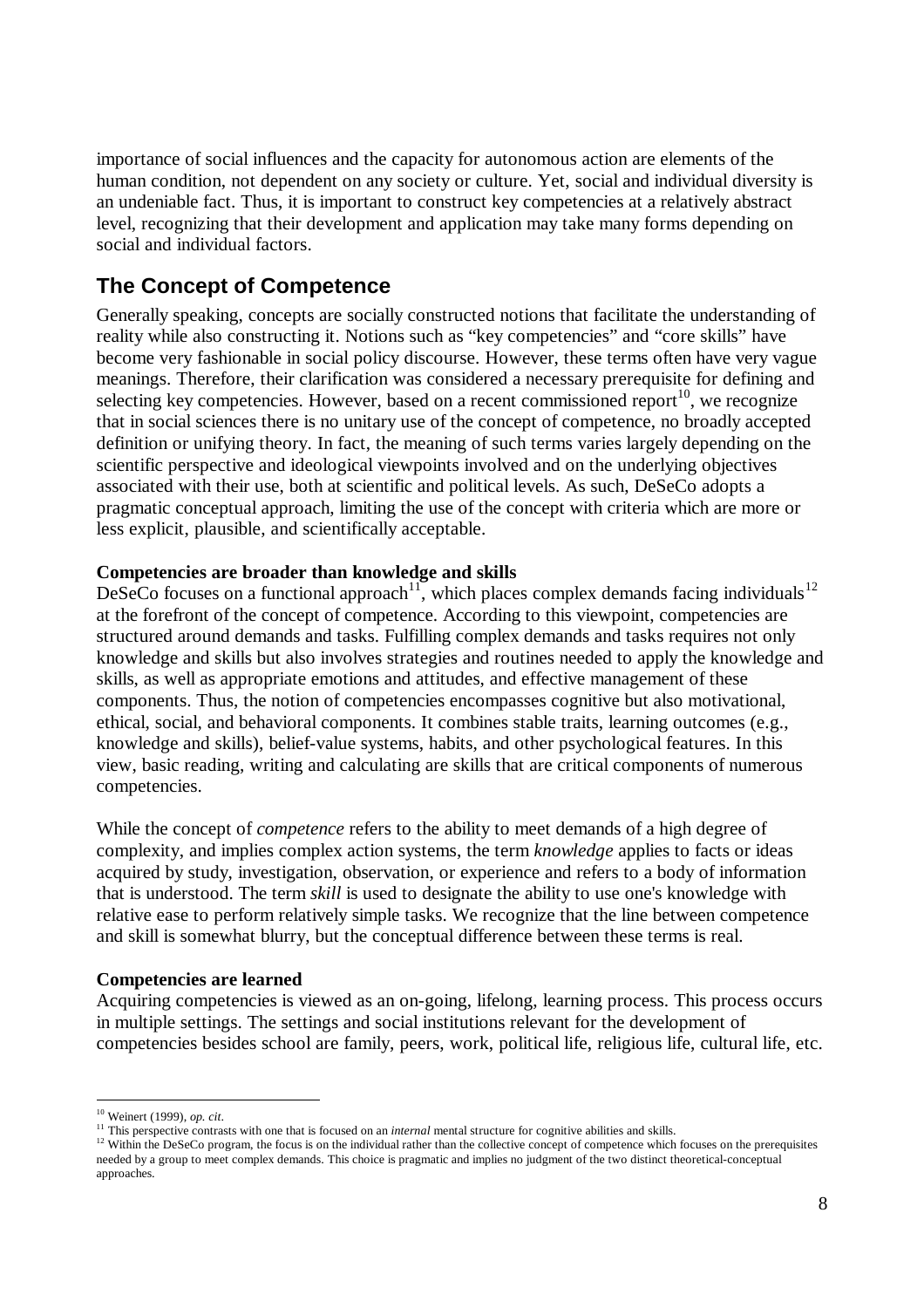The conception of competencies as learned contrasts with one in which competencies are considered innate, inborn characteristics.

Competency learning is not only a matter of personal effort. The development of competencies assumes a favorable social and ecological environment, which includes but goes beyond the satisfaction of basic needs (food, housing, health, etc.). It is also dependent on the quantity and quality of learning opportunities. Therefore, the structure of the economy and social institutions plays an important role in the development of competencies.

## **Identifying Key Competencies**

This section briefly summarizes the different viewpoints of the expert authors who were asked to identify key competencies, proposes three generic key competencies, and puts forth four conceptual elements as relevant for defining and selecting key competencies.

## Five Viewpoints

The sets of key competencies proposed by the authors reflect different discipline-oriented viewpoints, different models for understanding the roles of the individual and society and their relationship, and different theoretical emphases regarding the tension between status quo/continuity and change/innovation.

*Monique Canto-Sperber* and *Jean-Pierre Dupuy<sup>13</sup>* are philosophers who establish a set of values that are useful for defining a good life and are consistent with major moral theories: accomplishment, choosing one's own course through life, understanding oneself and one's world, enjoyment, and deep personal relationships. In addition, they establish the premise that the human mind cannot be reduced to a set of abstract rules or algorithms that describe the workings of a machine. Canto-Sperber and Dupuy proceed to identify five clusters of competencies needed for a good life: coping with complexity (recognizing patterns); perceptive competencies (discriminating between relevant and irrelevant features); normative competencies (choosing the appropriate means to reach a given end, appreciating various possibilities offered, making moral judgments and applying them); cooperative competencies (cooperating with others, trusting others, taking the role of the other); and narrative competencies (making sense of what happens in life to oneself and others, describing the world and one's own real and desirable place in it). These competencies can be construed as dimensions of a five-dimensional space, with subcompetencies and skills pertaining to several if not all of the five areas of key competencies.

The anthropologist *Jack Goody<sup>14</sup>* rejects engaging in a decontextualized discussion of key competencies on grounds that theory must always be considered in the context of practice. Recognizing that there may be some very general qualities required by modern life, Goody focuses on the intractability of specifying key competencies at a level that can span cultures, social contexts, and individuals and at a level that would also be useful for developing measures. He also cautions against limiting the work to developed countries because it is bound to be used in a larger context and have a negative, homogenizing effect.

l

<sup>13</sup> Canto-Sperber and Dupuy (1999), *op. cit*.

<sup>&</sup>lt;sup>14</sup> Jack Goody (1999), *Education and Competences, An Anthropological Perspective*, DeSeCo Expert Report. Swiss Federal Statistical Office. Neuchâtel.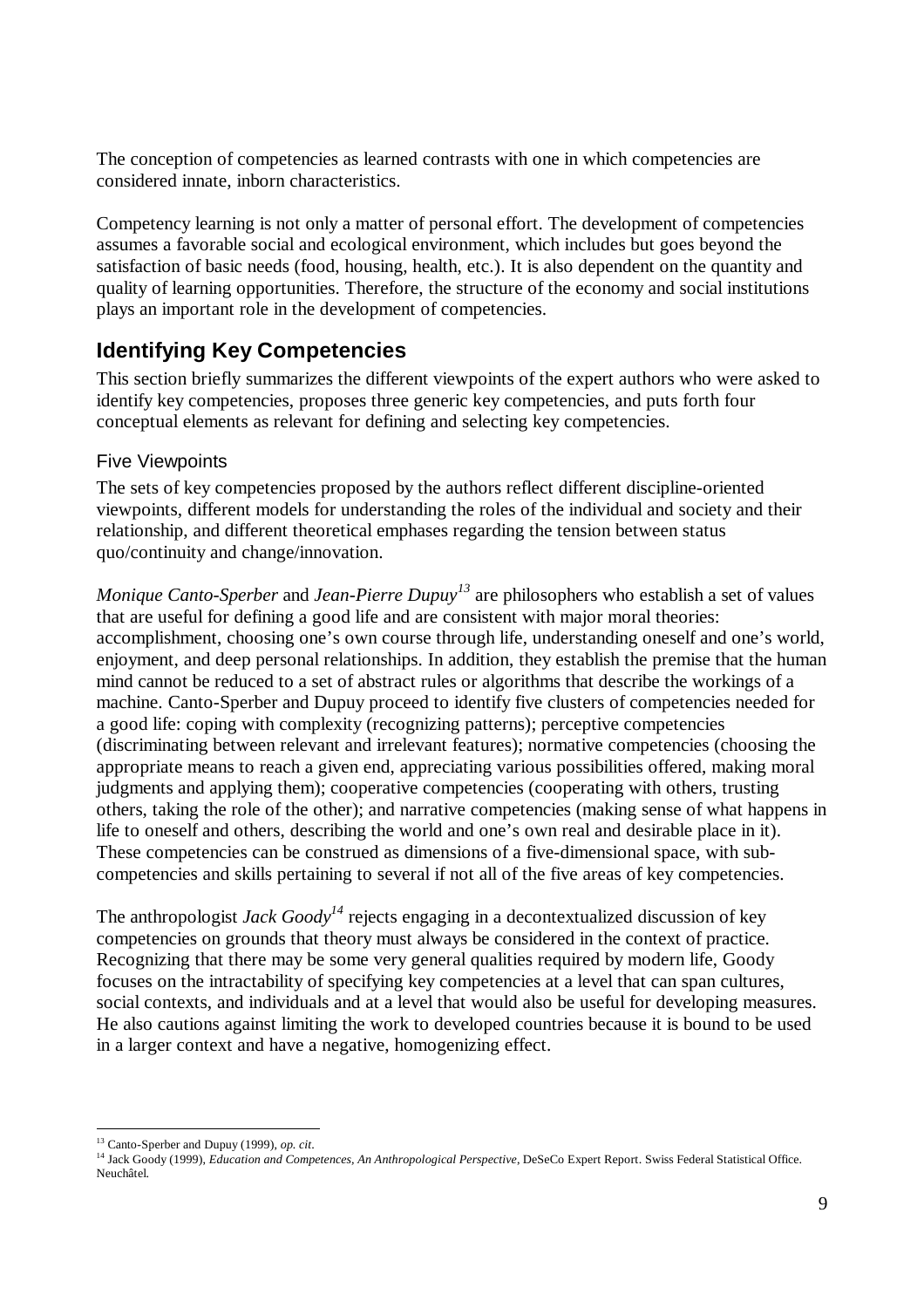The work of *Helen Haste<sup>15</sup>*, a psychologist, is based on the view that humans are adaptive, social beings whose competencies both derive from these attributes and allow them to meet the demands of particular historical periods and social contexts. She emphasizes the need to look at individuals in a cultural, social, and linguistic context, and proposes creative interaction with and management of the tension between innovation and continuity as an overarching metacompetency. From this, she identifies five key competencies: to adaptively assimilate changing technologies into social practice; to deal with ambiguity and diversity; to find and sustain community links; to manage motivation and emotion; and to focus on morality, responsibility, and citizenship. She describes the competent individual as one that "is self-sufficient, able to focus attention and plan, with a future orientation, is adaptable to change, has a sense of responsibility, has a belief that one can have an effect, and is capable of commitment".

*Frank Levy and Richard Murnane<sup>16</sup>* are economists who see recent social changes related to technology and globalization as transforming the competencies needed in the workplace. They use relevant economic theory and empirical results— as well as their own research about the hiring practices of high-wage firms—to address the question of the competencies workers need to succeed in the labor market. These competencies include reading and mathematical skills (not only for their instrumental use but as the basis for lifelong learning); oral and written communication abilities; skills to work productively in different social groups; emotional intelligence and related abilities to co-operate well with other people; and familiarity with information technology. The competencies are identified in a particular field and for a specific group (e.g., employees in the labor market), but are seen as relevant across social fields and groups.

For sociologist *Philippe Perrenoud<sup>17</sup>*, the central question to be addressed is what competencies are needed by everyone to freely exercise his or her autonomy in multiple social fields. He uses the term social field in the sense developed by Pierre Bourdieu— a structured set of social positions dynamically organized around a given set of social interests, with its own norms, power relations and capital governing social interactions<sup>18</sup>. In this formulation, competencies apply across all social fields and are not specific to any one field. The key competencies Perrenoud proposes are being able: to identify, evaluate, and defend one's resources, rights and limits; to form and conduct projects and develop strategies, individually and collectively; to analyze situations and relationships; to co-operate, act in synergy and share leadership; to build and operate democratic organizations and systems of collective action; to manage and resolve conflicts; to understand, apply, and elaborate rules; and to construct negotiated orders beyond cultural differences.

To summarize, the experts structure their approaches to identifying key competencies around different organizing ideas, central questions, and conceptual frameworks. With the exception of Goody, they each propose a set of key competencies needed by the individual for what the authors define as success, reflecting their overall approaches. Levy and Murnane, as economists,

l

<sup>&</sup>lt;sup>15</sup> Helen Haste (1999), *Competencies Psychological Realities, A Psychological Perspective*, DeSeCo Expert Report. Swiss Federal Statistical Office. Neuchâtel.

<sup>16</sup> Frank Levy and Richard J. Murnane (1999), *Are There Key Competencies Critical to Economic Success?*, *An Economics Perspective,* DeSeCo Expert Report. Swiss Federal Statistical Office. Neuchâtel.

<sup>17</sup> Philippe Perrenoud (1999), *The Key to Social Fields: Essay on the Competencies of an Autonomous Actor, A Sociological Perspective*, DeSeCo Expert Report. Swiss Federal Statistical Office. Neuchâtel.

<sup>18</sup> Pierre Bourdieu (1979), *La logique du social. Introduction à l'analyse sociologique*. Hachette. For an English source on Bourdieu, see David Swartz (1997), *Culture & Power: The Sociology of Pierre Bourdieu*. University of Chicago Press, Chicago.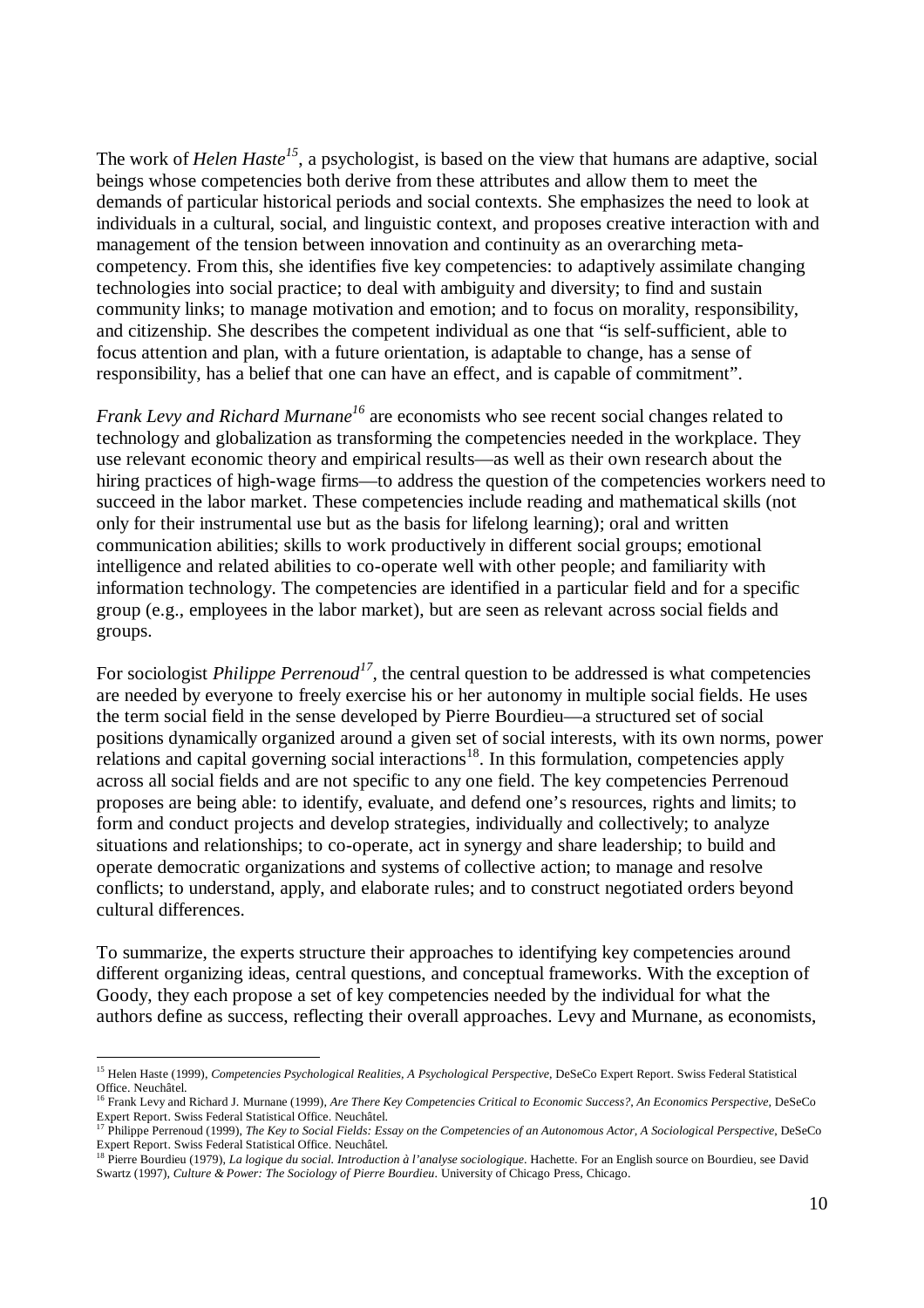detail those competencies needed for success in today's labor market, while the sociologist Perrenoud identifies key competencies as those needed for the autonomous actor to successfully defend his or her rights within society. The philosophers, Canto-Sperber and Dupuy, identify the competencies needed by the individual for a good, meaningful life. Haste bases her competencies on psychological models of how individuals interact with their environment.

### Three Generic Key Competencies

A number of common considerations and arguments transcend the heterogeneity of these discipline-oriented approaches. We have identified three generic key competencies, which encompass many of the key competencies identified in the five expert reports. These are

- acting autonomously and reflectively;
- using tools interactively; and
- joining and functioning in socially heterogeneous groups.

#### **Acting autonomously and reflectively**

Autonomy of individuals is a central feature of modernity, democracy, and individualism. In particular in Western societies, the value system promotes autonomy as an aspiration and basis for individual identity. Acting autonomously means that individuals can assert their own rights and interests, think and act for themselves, initiate interactions with their physical and social environment, form and conduct projects, and develop strategies to attain goals.

Reflective exercise of autonomy requires an awareness and an understanding of one's environment: how it functions and how one fits into it. This encompasses a familiarity with the knowledge, values, rules, rites, codes, language, law, institutions, etc. specific to the field— i.e. knowing the rules of the game. Further, it requires incorporating this awareness into how one plays the game. The fact that people live by internalized social norms and in the context of relationships to others is not incompatible with autonomy. Scrutinizing and reflecting on these norms and relationships is part of individual growth and the maturation of identity.

It is inevitable that in some environments, the possibility for autonomous action is quite restricted. In these cases, the challenge for society is to empower actors to become as autonomous as possible within these limits.

#### **Using tools interactively**

"Tool" is used here in the broadest sense of the term. It encompasses physical entities, language and knowledge, laws, etc. that are relevant to meeting many important everyday and professional demands of modern society. Tools are seen as instrumental for an active dialogue between individuals and their environment. Underlying this is the idea that tools shape how we make sense of our world, how we become competent in our interactions with it, and how we deal with transformation and change. Using a tool, in this sense, implies not only having the tool and being able to use it effectively, but also understanding how the tool affects the way one interacts with the environment. For example, competencies associated with information technology include awareness of the new forms of interaction made possible by computers (such as chat rooms, email exchange, and other types of virtual communication) and the ability to adapt to them, as well as the technical skills required to manipulate computers. With interactive tool using, new cognitions and new social practices become possible.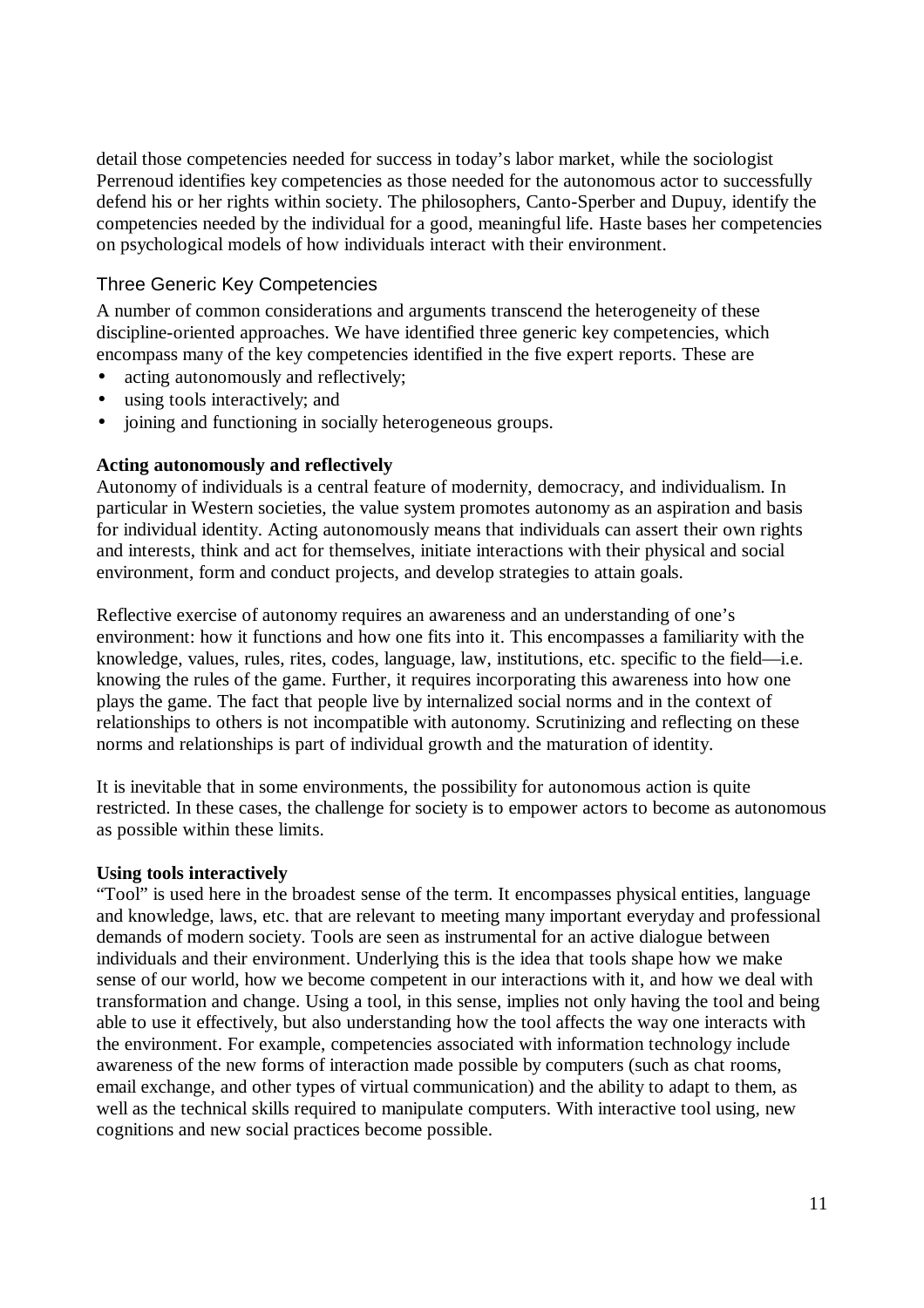### **Joining and functioning in socially heterogeneous groups**

The third generic key competency is related to human dependence on others for material and psychological ends. Relationships are necessary for a sense of self, identity, and social meaning. In light of the demands of contemporary democratic societies, individuals must have the capacity to form, join, and function effectively and democratically in multiple, complex, and socially heterogeneous groups.<sup>19</sup>

Joining and functioning in heterogeneous groups consists of a number of components. One important component is perceiving and understanding the distinctive position of the other. Other components are negotiating conflicting interests in order to find mutually acceptable solutions, operating democratically in groups, constructing negotiated orders over and above cultural differences, and the will to develop joint strategies, etc. This requires balancing commitment to the group and its norms with the capacity for autonomous action.

Future efforts in this area should consider how these generic key competencies are interrelated. This calls for both theoretical and empirical work.

## Four Conceptual Elements of Key Competencies

Consistent with DeSeCo's objective of advancing the theoretical foundations of key competencies, our work focuses on discerning conceptual or theoretical elements potentially leading to the definition and selection of relevant competencies, rather than on proposing a new list of key competencies. What follows are four analytical elements, that seem to be relevant for a multidisciplinary approach to key competence in an international context. Together they form a starting point for conceptualizing and describing key competencies from a theoretical viewpoint.

## **1. Key Competencies are multifunctional**

Consistent with the functional approach (see above), which views competencies as structured around meeting complex demands, the concept of key competence is invoked only to designate a competence that is needed to meet a range of *different* and important demands of daily, professional and social life. Key competencies are needed to achieve different important goals and to solve multiple problems in various contexts.

## **2. Key Competencies are transversal across social fields**

The term "transversality" is used with a particular meaning. While in the educational field, transversal competencies are viewed as spanning various scientific disciplines or educational subjects (cross-curricular competencies); we refer here to competencies that transverse various sectors of human existence. Thus, key competencies are relevant for effective participation not only in school and the labor market, but also in the political process, social networks and interpersonal relations including family life, and most generally, for developing a sense of personal well-being.

This conceptualization of key competencies is based on the theory of social fields. The environment is assumed to be structured by multiple social fields, which share important aspects such as power relations, social codes, and norms. The concept of social fields is a useful analytical element for constructing key competencies in particular social contexts<sup>20</sup>.

l <sup>19</sup> Cecilia Ridgeway (1999), Comment, p. 76-84 in *Comments on the DeSeCo Expert Opinions*. Swiss Federal Statistical Office. Neuchâtel <sup>20</sup> Philippe Perrenoud (1999), *op. cit.*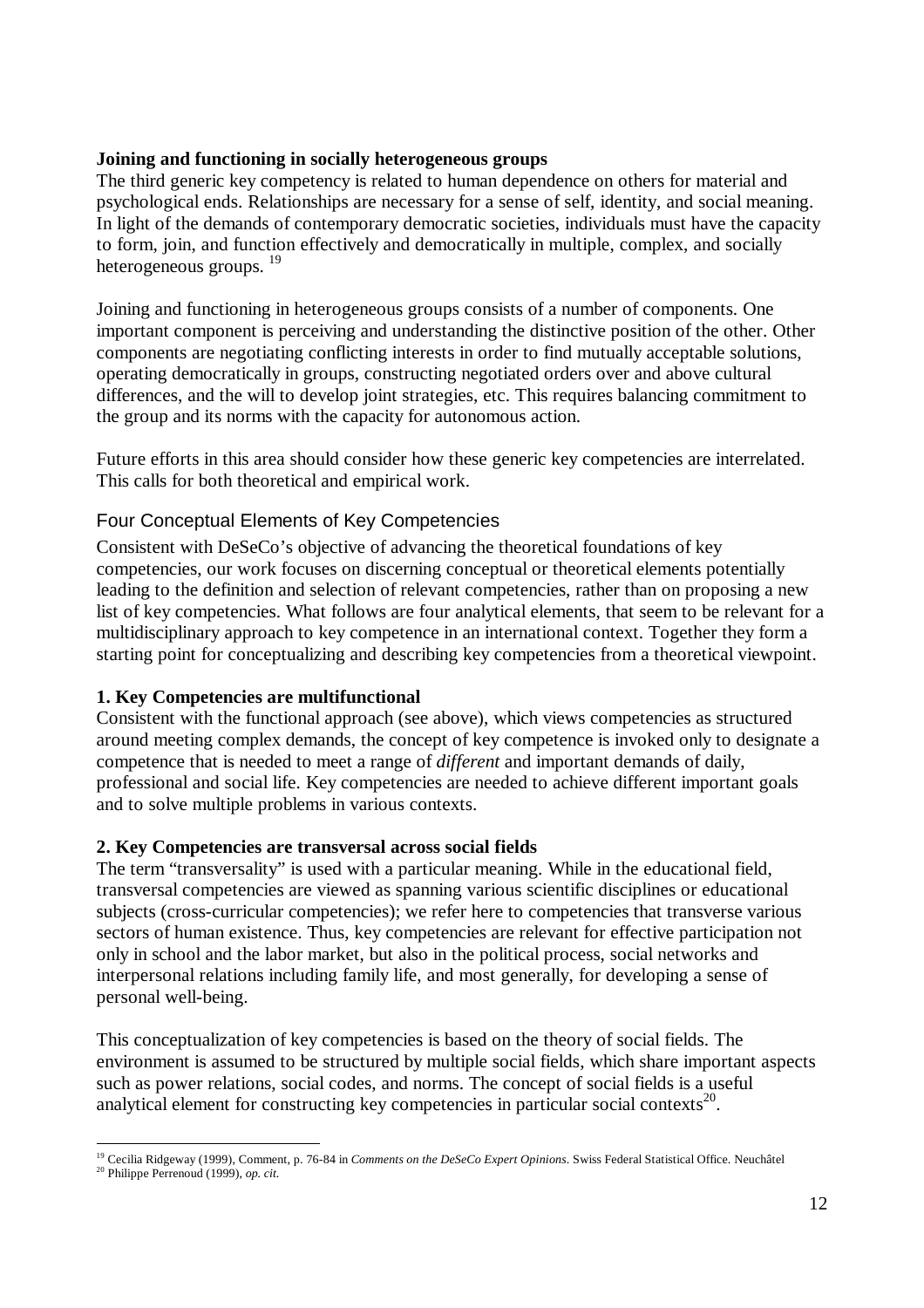#### **3. Key Competencies refer to a higher order of mental complexity.**

When constructing key competencies, it is important to make explicit the level of mental complexity involved. Key competencies assume a mental autonomy, which involves an active and reflective approach to life. They call not only for abstract thinking and self-reflection, but also for distancing oneself from the socializing process and even from one's own values, to be the originator of one's own positions. To give a few examples, *at work* this means being selfinitiating, self-correcting, and self-evaluating rather than dependent on others to frame the problems, initiate adjustments, or determine whether things are going acceptably well. *As a citizen of a diverse society*, it means resisting the tendency to make "right" or "true" that which is merely familiar, and "wrong" or "false" that which is only strange, examining at and evaluating the values and beliefs of one's psychological and cultural heritage rather than being captive of those values and beliefs. In *school*, it implies critical thinking and being a self-directed learner, taking initiative, setting one's own goals and standards, using experts, institutions, and other resources to pursue these goals.

This active and reflective approach is based on an evolutionary model of human development in which individuals can incorporate higher levels of complexity into their thinking and actions<sup>21</sup>. A variety of research suggests that people have the potential to gradually reach higher levels of mental complexity throughout the course of their lifespan.

## **4. Key Competencies are multidimensional**

It is also useful in the conceptualization of key competencies to consider them as being composed of multiple dimensions, representing mental processes<sup>22</sup>. They are composed of "know-how", analytical, critical and communication skills as well as common sense.

These five dimensions are:

- Recognizing and analyzing patterns, establishing analogies between experienced situations and new ones (coping with complexity).
- Perceiving situations, discriminating between relevant and irrelevant features (perceptive dimension).
- Choosing appropriate means in order to reach given ends, appreciating various possibilities offered, making judgments and applying them (normative dimension).
- Developing social-orientation, trusting other people, listening and understanding others' positions (cooperative dimension).
- Making sense of what happens in life to oneself and others, seeing and describing the world and one's real and desirable place in it (narrative dimension).

The three generic key competencies identified earlier in this paper, together with the four conceptual elements, are proposed as a potentially productive avenue for exploring and studying concrete forms of key competencies as manifested in actions, behavior, and choices of individuals and groups in different social fields (such as personal, social, economic, political, and cultural life), at different stages in life, and in different cultural contexts.

l

<sup>21</sup> Robert Kegan (1999), Comment, p. 64-69 in *Comments on the DeSeCo Expert Opinions*. Swiss Federal Statistical Office. Neuchâtel. See also Robert Kegan (1994), *In Over Our Heads*. Harvard University Press, Cambridge. <sup>22</sup> Canto-Sperber and Dupuy, *op. cit.*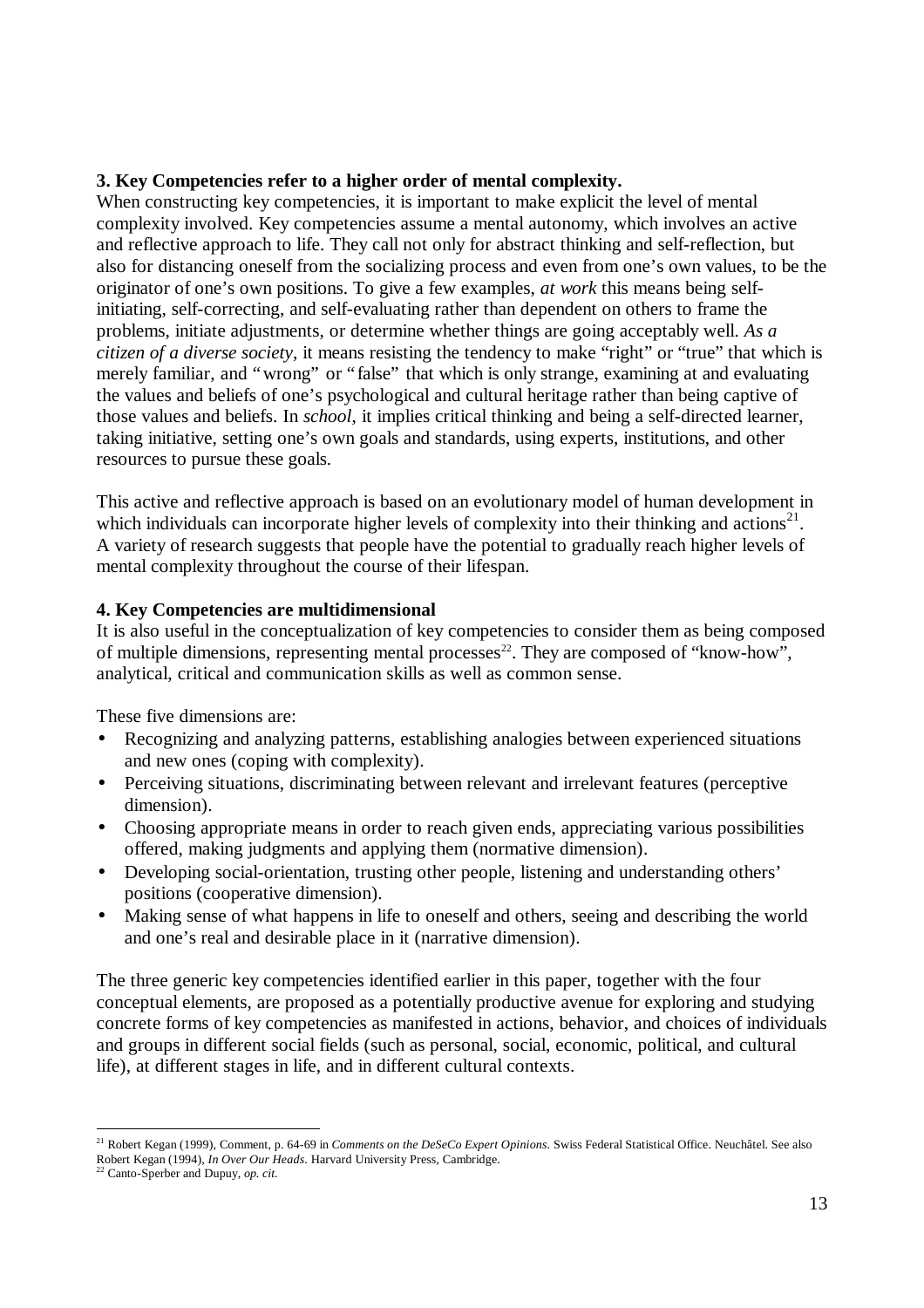# **Implications for Policy-Making and Future Research**

Since the development and interpretation of policy-wise indicators is a goal of this work, we conclude with a brief discussion of policy issues relevant to the topic of key competencies and indicator development.

Given the complexity of the demands and the challenges of the modern world, lifelong learning has become a leading theme in education, economic and social discourse. In addition, the development of competencies occurs in a wide range of social institutions where formal and informal learning takes place. Although schools will continue to play a crucial role, other institutions include the family, voluntary associations, religious organizations, cultural activities, recreational activities, and the workplace. Thus, consideration of policies related to competencies raises questions regarding the objectives of education and of the role of different institutional settings in lifelong learning. Policy related to each of these institutions should consider their potential for fostering the development of competencies. Social partnerships should also be taken into consideration.

In this context, many questions arise. What is the overall level of competence in the population? What is the competency profile of different groups of people? Where should resources for competency development be targeted? Are existing policies designed to support competency development effective? What is the relationship between competencies and social, political, and economic outcomes? Indicators in these areas will improve the design and monitoring of policies about competencies.

Yet, to obtain such information, considerable effort is needed in the areas of scientific inquiry and political discussion. We need a better understanding of how different social fields operate and how this affects demands on individuals and society. Further, we need a better understanding of the relationship between general social conditions (such as globalization and new technology) and the demands on individuals and society. An iterative process between theoretical and empirical work (including the development of measurement methodologies) is key to future success in this field. Recognizing that defining and selecting key competencies is ultimately the result of a political negotiation process, in which researchers can only be partners among others, we encourage within the DeSeCo Program the dialogue between scholars, representatives of the economic world and the social sphere, as well as policy makers. As we continue to develop our ideas about key competencies, we need to work towards a conceptualization that is both theoretically grounded and relevant to the policy world.

\*\*\*